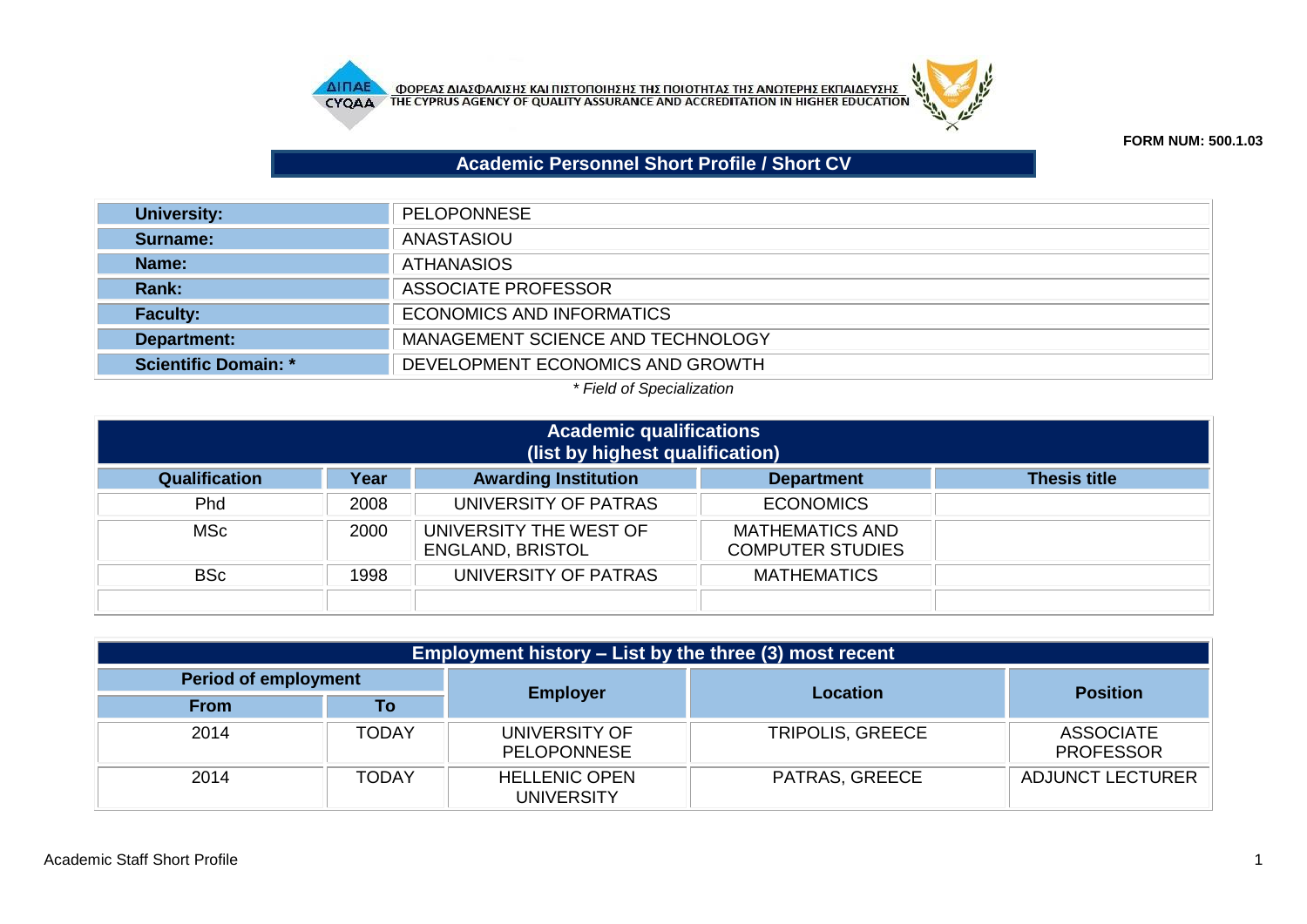| 2002 | 2012 | TEC<br>UNIVERSITY<br>CHNICAL | <b>GREECE</b><br><b>PATRAS</b> | ECTURER.<br><b>ADJUNCT</b> |
|------|------|------------------------------|--------------------------------|----------------------------|
|      |      | <b>DATDAS</b><br>טרא ור      |                                |                            |

| Key refereed journal papers, monographs, books, conference publications etc. List the five (5) more recent and other<br>five (5) selected - (max total 10) |      |                                                                                                                                                                  |                                                                 |                                                               |                                                                                |              |
|------------------------------------------------------------------------------------------------------------------------------------------------------------|------|------------------------------------------------------------------------------------------------------------------------------------------------------------------|-----------------------------------------------------------------|---------------------------------------------------------------|--------------------------------------------------------------------------------|--------------|
| <b>Ref. Number</b>                                                                                                                                         | Year | <b>Title</b>                                                                                                                                                     | <b>Other authors</b>                                            | <b>Journal and</b><br><b>Publisher /</b><br><b>Conference</b> | Vol.                                                                           | <b>Pages</b> |
| 1                                                                                                                                                          | 2021 | Trends in the European<br>Monetary Union. An Overview                                                                                                            | Papageorgiou C.,<br>Anastasiou A. and<br>Liargovas P.           | <b>Global Business</b><br>Review                              | https://<br>doi.org<br>/10.11<br>77%2F<br>09721<br>50921<br><u>10161</u><br>92 |              |
| $\overline{2}$                                                                                                                                             | 2021 | Trends in the" Europe 2020"<br>Strategy: An Overview                                                                                                             | Papageorgiou C.,<br>Anastasiou A. and<br>Liargovas P.           | The Journal of<br><b>Applied Business and</b><br>Economics    | <b>Vol. 23</b><br>(1)                                                          | 51-78        |
| 3                                                                                                                                                          | 2021 | An Analysis of the Efficiency<br>of Tax Administrations of 26<br>European Countries in 2017                                                                      | Anastasiou A., Kalligosfyris<br>C. and Kalamara E.              | <b>Bulletin for</b><br><b>International Taxation</b>          | <b>Vol. 25</b><br>(2)                                                          | 67-83        |
| $\overline{4}$                                                                                                                                             | 2021 | Determinants of tax evasion in<br>Greece: Econometric analysis<br>of co-integration and<br>causality, variance<br>decomposition and impulse<br>response analysis | Anastasiou A., Kalligosfyris<br>C. and Kalamara E.              | <b>Bulletin of Applied</b><br>Economics                       | Vol. 8<br>(1)                                                                  | 29-57        |
| 5                                                                                                                                                          | 2020 | Analyzing Socio-economic<br>and Geographical Factors that<br>Affect the Health of the Elderly                                                                    | Dermatis Z., Lazakidou A.,<br>Anastasiou A. and<br>Liargovas P. | Journal of the<br>Knowledge Economy                           | https://<br>doi.org<br>/10.10<br>07/s13<br><u>132-</u><br>$020 -$              |              |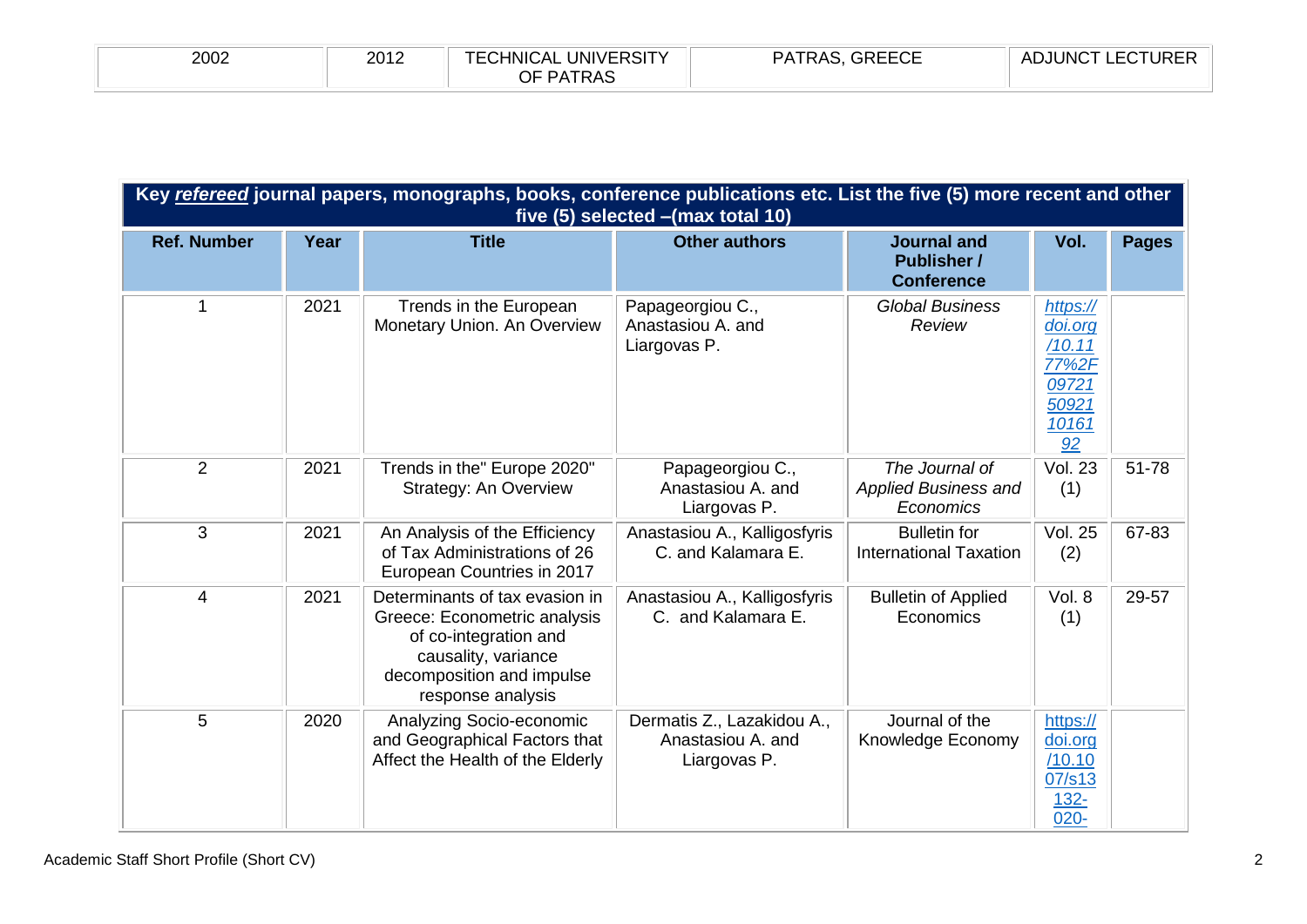|                |      |                                                                                                                                                            |                                                                         |                                                                              | 00691-<br><u>9</u> |                |
|----------------|------|------------------------------------------------------------------------------------------------------------------------------------------------------------|-------------------------------------------------------------------------|------------------------------------------------------------------------------|--------------------|----------------|
| 6              | 2014 | Does Central Bank<br>Independence Really Matter?<br>Re-Assessing the Role of the<br>Independence of Monetary<br>Policy-Makers in<br>Macroeconomic Outcomes | Zervoyianni A., Anastasiou<br>A. and Anastasiou G.A.                    | <b>International Journal</b><br>of Economics and<br><b>Business Research</b> | 8                  | 427-<br>473    |
| $\overline{7}$ | 2011 | Bayesian Estimation of the<br><b>Seemingly Unrelated</b><br>Regression Model with<br>Censored Data using the<br>Gibbs Sampler                              | Andreas G. Anastasiou &<br>A. Anastasiou                                | <b>Empirical Economics</b><br>Letters                                        | 10                 | 475-<br>486    |
| 8              | 2011 | Department's Efficiency<br>Differences within a Greek<br>University: An Application of a<br><b>DEA and Tobit Analysis</b>                                  | Kounetas, K., Anastasiou,<br>A., Mitropoulos, I. and<br>Mitropoulos, P. | International<br>Transactions in<br>Operational<br>Research                  | 18                 | 545-<br>559    |
| 9              | 2009 | <b>Convergence of Shocks</b><br>and Trade in the Enlarged<br>European Union', Journal<br>of International Trade and<br><b>Economic Development</b>         | Zervoyianni A. and<br>Anastasiou A.                                     | Journal of<br><b>International Trade</b><br>and Economic<br>Development      | 18                 | 79-114         |
| 10             | 2009 | <b>Central Bank</b><br>Independence and<br>Economic Performance                                                                                            | Anastasiou A.                                                           | Cyprus Economic<br><b>Policy Review</b>                                      | 3                  | $123 -$<br>156 |

| Exhibitions (where applicable). List the five (5) more recent and other five (5) selected.<br>(max total 10) |             |              |                              |           |                           |
|--------------------------------------------------------------------------------------------------------------|-------------|--------------|------------------------------|-----------|---------------------------|
| <b>Ref. Number</b>                                                                                           | <b>Date</b> | <b>Topic</b> | <b>International / Local</b> | Location* | <b>Role in Exhibition</b> |
|                                                                                                              |             |              |                              |           |                           |
|                                                                                                              |             |              |                              |           |                           |
|                                                                                                              |             |              |                              |           |                           |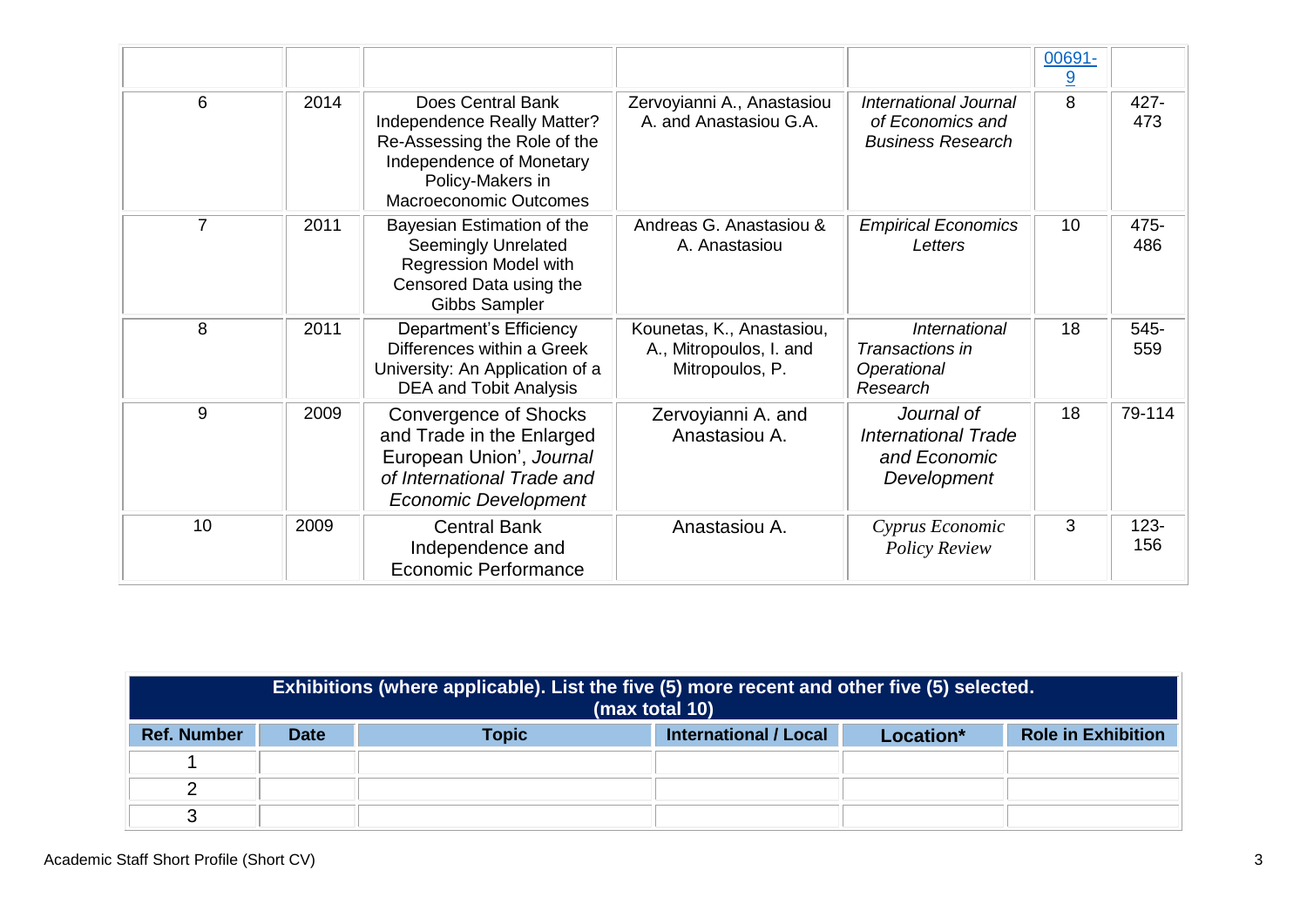\**Specify venue, geographic location etc*

|                       | Research Projects. List the five (5) more recent and other five (5) selected<br>(max total 10) |                                                                                                                                    |                               |                      |  |  |  |
|-----------------------|------------------------------------------------------------------------------------------------|------------------------------------------------------------------------------------------------------------------------------------|-------------------------------|----------------------|--|--|--|
| Ref.<br><b>Number</b> | <b>Date</b>                                                                                    | <b>Title</b>                                                                                                                       | <b>Funded by</b>              | <b>Project Role*</b> |  |  |  |
| 1                     | <b>June 2007-</b><br><b>Sept. 2007</b>                                                         | The Social Care as the Unique<br>Reference Point for the Enlargement and<br>Cooperation of Services provided to<br><b>Citizens</b> | Ministry of<br>Health, Greece | Researcher           |  |  |  |
| $\overline{2}$        |                                                                                                |                                                                                                                                    |                               |                      |  |  |  |
| 3                     |                                                                                                |                                                                                                                                    |                               |                      |  |  |  |
| 4                     |                                                                                                |                                                                                                                                    |                               |                      |  |  |  |
| 5                     |                                                                                                |                                                                                                                                    |                               |                      |  |  |  |
| 6                     |                                                                                                |                                                                                                                                    |                               |                      |  |  |  |
| 7                     |                                                                                                |                                                                                                                                    |                               |                      |  |  |  |
| 8                     |                                                                                                |                                                                                                                                    |                               |                      |  |  |  |
| 9                     |                                                                                                |                                                                                                                                    |                               |                      |  |  |  |
| 10                    |                                                                                                |                                                                                                                                    |                               |                      |  |  |  |

*\*Project Role: i.e. Scientific/Project Coordinator, Research Team Member, Researcher, Assistant Researcher, other*

| Consulting Services and/or Participation in Councils / Boards/ Editorial Committees.                                |  |  |  |  |
|---------------------------------------------------------------------------------------------------------------------|--|--|--|--|
| List the five (5) more recent                                                                                       |  |  |  |  |
| <b>Ref. Number</b><br><b>Period</b><br><b>Key Activities</b><br>Organization<br><b>Title of Position or Service</b> |  |  |  |  |

Academic Staff Short Profile (Short CV) 4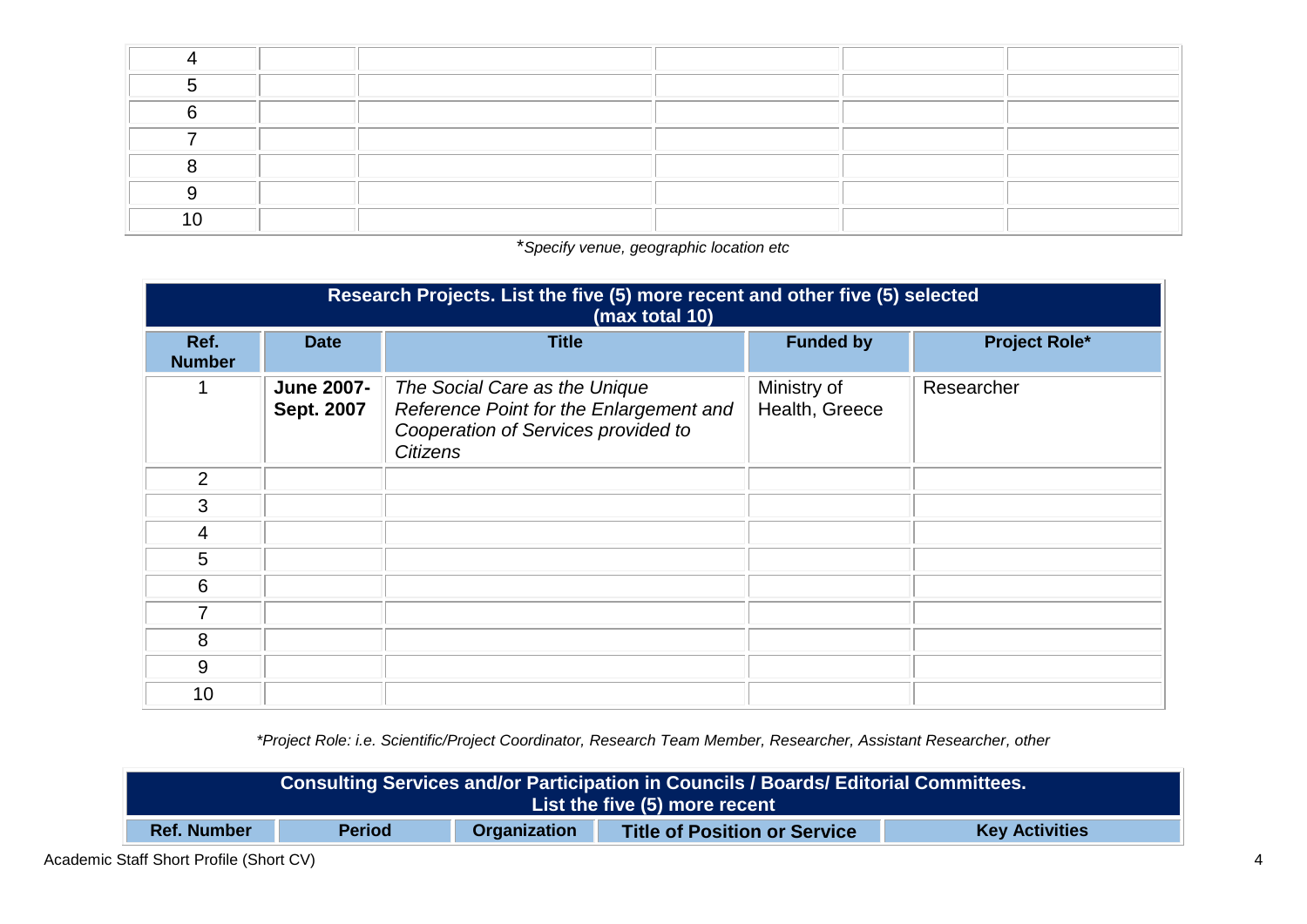| Feb $2012 - Oct$<br>2013 | <b>ICAP GROUP</b><br><b>SA</b> | <b>Financial Consultant-Internal</b><br>Auditor | Development and Improvement<br>Systems for Financial Planning and<br><b>Financial Management Hospital</b><br>using Computerized double-entry<br>system |
|--------------------------|--------------------------------|-------------------------------------------------|--------------------------------------------------------------------------------------------------------------------------------------------------------|
|                          |                                |                                                 |                                                                                                                                                        |
|                          |                                |                                                 |                                                                                                                                                        |
|                          |                                |                                                 |                                                                                                                                                        |
|                          |                                |                                                 |                                                                                                                                                        |

| Awards / International Recognition (where applicable). List the five (5) more recent and other five (5) selected.<br>(max total 10) |             |              |                    |  |  |
|-------------------------------------------------------------------------------------------------------------------------------------|-------------|--------------|--------------------|--|--|
| Ref.<br><b>Number</b>                                                                                                               | <b>Date</b> | <b>Title</b> | <b>Awarded by:</b> |  |  |
|                                                                                                                                     |             |              |                    |  |  |
| 2                                                                                                                                   |             |              |                    |  |  |
| 3                                                                                                                                   |             |              |                    |  |  |
| 4                                                                                                                                   |             |              |                    |  |  |
| 5                                                                                                                                   |             |              |                    |  |  |
| 6                                                                                                                                   |             |              |                    |  |  |
| 7                                                                                                                                   |             |              |                    |  |  |
| 8                                                                                                                                   |             |              |                    |  |  |
| 9                                                                                                                                   |             |              |                    |  |  |
| 10                                                                                                                                  |             |              |                    |  |  |

**Other Achievements. List the five (5) more recent and other five (5) selected. (max total 10)**